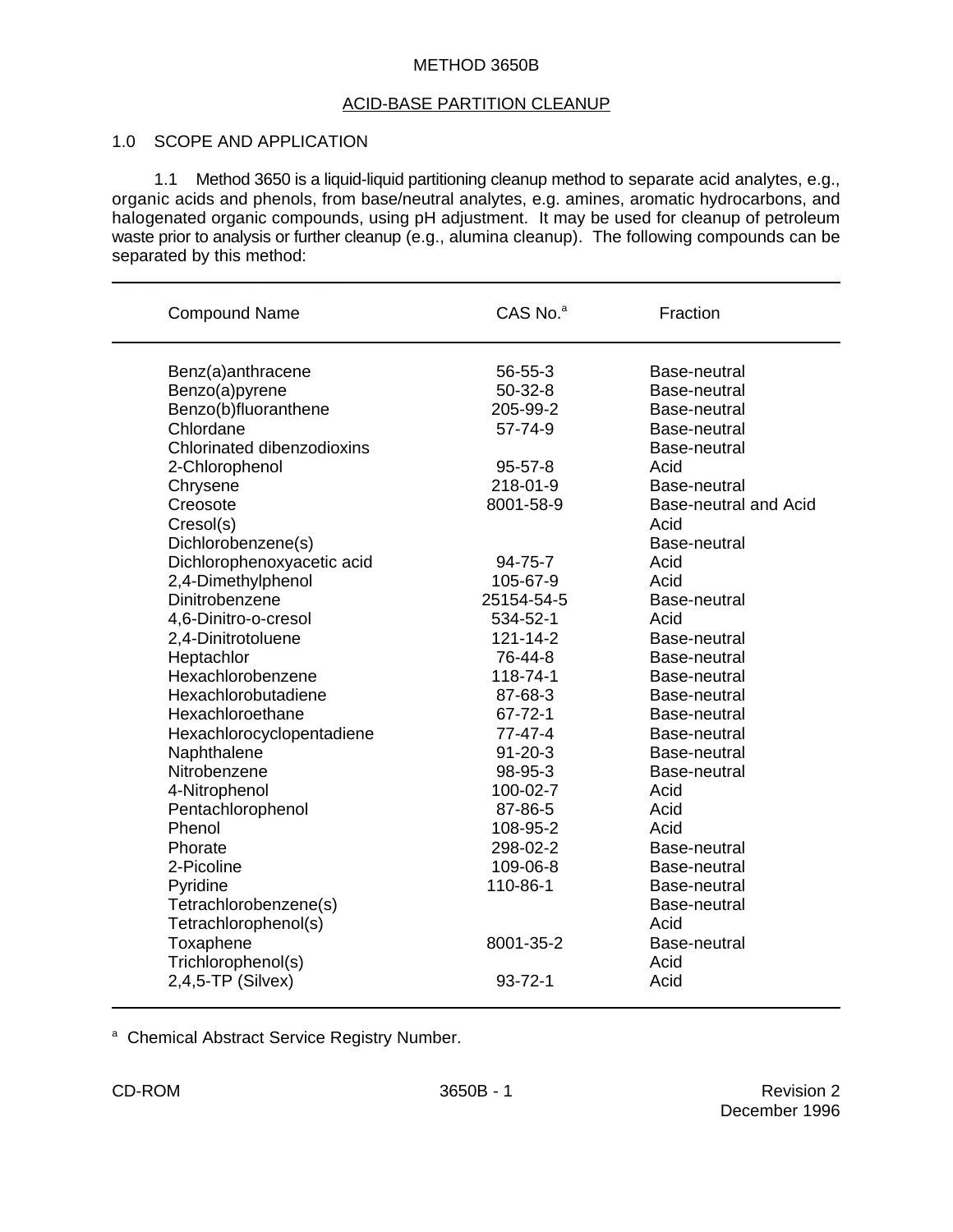1.2 Method 3650 was formerly Method 3530 in the second edition of this manual.

1.3 This method is restricted to use by or under the supervision of trained analysts. Each analyst must demonstrate the ability to generate acceptable results with this method.

## 2.0 SUMMARY OF METHOD

2.1 The solvent extract from a prior solvent extraction method is shaken with water that is strongly basic. The acid analytes partition into the aqueous layer, whereas, the basic and neutral compounds stay in the organic solvent. The base/neutral fraction is concentrated and is then ready for further cleanup, if necessary, or analysis. The aqueous layer is acidified and extracted with an organic solvent. This extract is concentrated (if necessary) and is then ready for analysis of the acid analytes.

## 3.0 INTERFERENCES

3.1 More extensive procedures than those outlined in this method may be necessary for reagent purification.

3.2 A method blank must be run for the compounds of interest prior to use of the method. The interferences must be below the method detection limit before this method is applied to actual samples.

## 4.0 APPARATUS AND MATERIALS

4.1 Drying column - 20 mm ID Pyrex® chromatographic column with Pyrex® glass wool at bottom, or equivalent.

NOTE: Fritted glass discs are difficult to clean after highly contaminated extracts have been passed through them. Columns without frits are recommended. Use a small pad of Pyrex® glass wool to retain the adsorbent. Prewash the glass wool pad with 50 mL of acetone followed by 50 mL of elution solvent prior to packing the column with adsorbent.

4.2 Vials - Glass, 2 mL capacity with polytetrafluoroethylene (PTFE)-lined screw-caps or crimp tops.

4.3 Water bath - Heated, concentric ring cover, temperature control of  $\pm 2^{\circ}$ C. Use this bath in a hood.

4.4 Boiling chips - Solvent extracted, approximately 10/40 mesh (silicon carbide or equivalent).

4.5 pH indicator paper - pH range including the desired extraction pH.

- 4.6 Separatory funnel 125 mL.
- 4.7 Erlenmeyer flask 125 mL.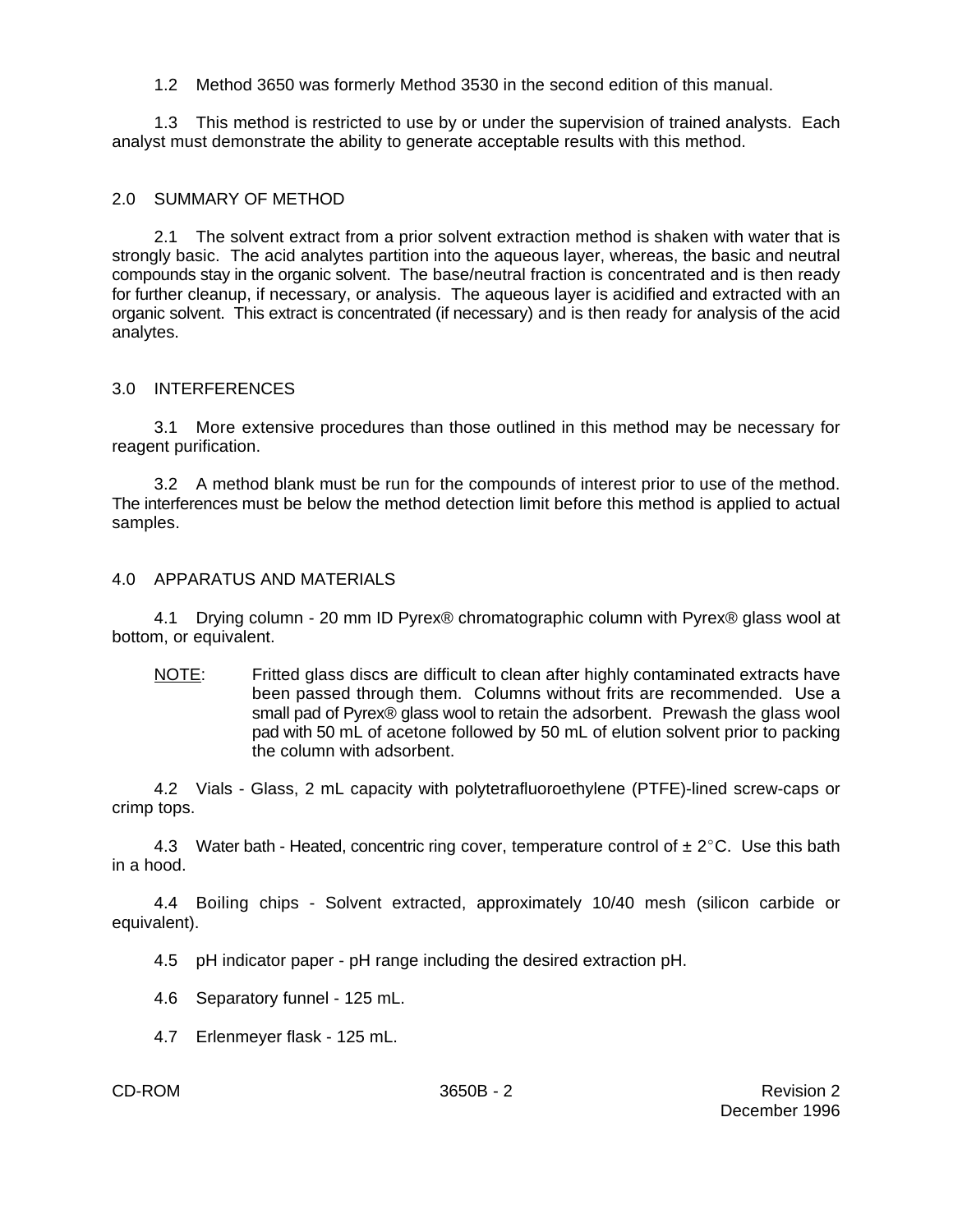#### 5.0 REAGENTS

5.1 Reagent grade inorganic chemicals shall be used in all tests. Unless otherwise indicated, it is intended that all inorganic reagents shall conform to the specifications of the Committee on Analytical Reagents of the American Chemical Society, where such specifications are available. Other grades may be used, provided it is first ascertained that the reagent is of sufficiently high purity to permit its use without lessening the accuracy of the determination.

5.2 Organic-free reagent water - All references to water in this method refer to organic-free reagent water, as defined in Chapter One.

5.3 Sodium hydroxide, NaOH, (10N) - Dissolve 40 g of sodium hydroxide in 100 mL of organic-free reagent water.

5.4 Sulfuric acid, H<sub>2</sub>SO<sub>4</sub>, (1:1 v/v in water) - Slowly add 50 mL H<sub>2</sub>SO<sub>4</sub> to 50 mL of organic-free reagent water.

5.5 Sodium sulfate (granular, anhydrous), Na<sub>2</sub>SO<sub>4</sub> - Purify by heating at 400°C for 4 hours in a shallow tray, or by precleaning the sodium sulfate with methylene chloride. If the sodium sulfate is precleaned with methylene chloride, a method blank must be analyzed, demonstrating that there is no interference from the sodium sulfate.

- 5.6 Solvents:
	- 5.6.1 Methylene chloride,  $CH<sub>2</sub>Cl<sub>2</sub>$  Pesticide quality or equivalent.
	- 5.6.2 Acetone,  $CH_3COCH_3$  Pesticide quality or equivalent.

5.6.3 Methanol,  $CH<sub>3</sub>OH$  - Pesticide quality or equivalent.

5.6.4 Diethyl Ether,  $C_2H_5OCH_5$  - Pesticide quality or equivalent. Must be free of peroxides as indicated by test strips (EM Quant, or equivalent). Procedures for removal of peroxides are provided with the test strips. After cleanup, 20 mL of ethyl alcohol preservative must be added to each liter of ether.

## 6.0 SAMPLE COLLECTION, PRESERVATION, AND HANDLING

6.1 See the introductory material to this chapter, Organic Analytes, Sec. 4.1.

## 7.0 PROCEDURE

7.1 Place 10 mL of the solvent extract from a prior extraction procedure into a 125 mL separatory funnel.

7.2 Add 20 mL of methylene chloride to the separatory funnel.

7.3 Slowly add 20 mL of prechilled organic-free reagent water which has been previously adjusted to a pH of 12-13 with 10N sodium hydroxide.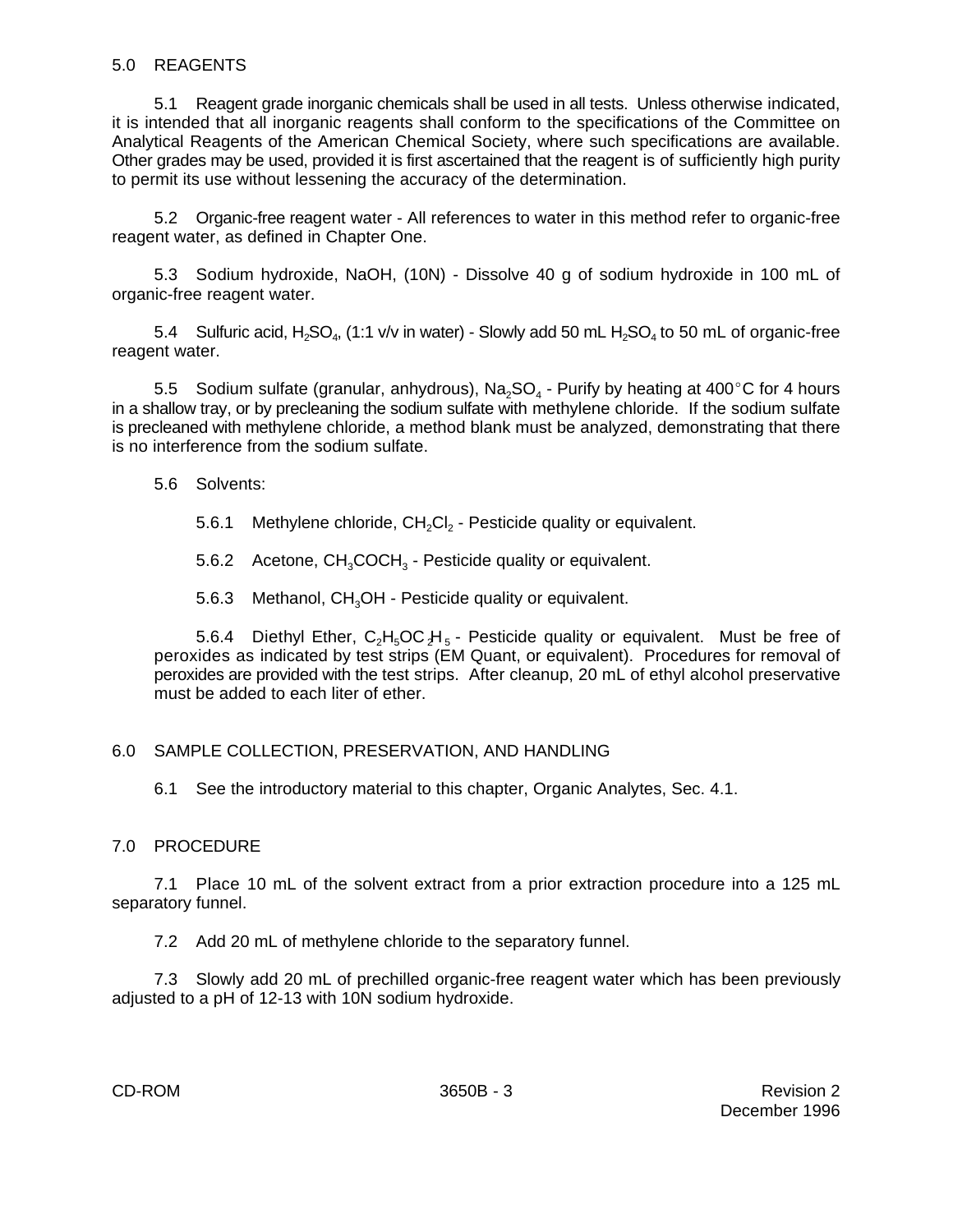7.4 Seal and shake the separatory funnel for at least 2 minutes with periodic venting to release excess pressure.

NOTE: Methylene chloride creates excessive pressure very rapidly; therefore, initial venting should be done immediately after the separatory funnel has been sealed and shaken once. The separatory funnel should be vented into a hood to prevent unnecessary exposure of the analyst to the organic vapor.

7.5 Allow the organic layer to separate from the aqueous phase for a minimum of 10 minutes. If the emulsion interface between layers is more than one-third the size of the solvent layer, the analyst must employ mechanical techniques to complete the phase separation. The optimum technique depends upon the sample, and may include stirring, filtration of the emulsion through glass wool, centrifugation, or other physical methods.

7.6 Separate the aqueous phase and transfer it to a 125 mL Erlenmeyer flask. Repeat the extraction two more times using 20 mL aliquots of dilute sodium hydroxide (pH 12-13). Combine the aqueous extracts.

7.7 Water soluble organic acids and phenols will be primarily in the aqueous phase. Base/neutral analytes will be in the methylene chloride. If the analytes of interest are only in the aqueous phase, discard the methylene chloride and proceed to Sec. 7.8. If the analytes of interest are only in the methylene chloride, discard the aqueous phase and proceed to Sec. 7.10.

7.8 Externally cool the 125 mL Erlenmeyer flask with ice while adjusting the aqueous phase to a pH of 1-2 with sulfuric acid (1:1). Quantitatively transfer the cool aqueous phase to a clean 125 mL separatory funnel. Add 20 mL of methylene chloride to the separatory funnel and shake for at least 2 minutes. Allow the methylene chloride to separate from the aqueous phase and collect the methylene chloride in an Erlenmeyer flask.

7.9 Add 20 mL of methylene chloride to the separatory funnel and extract at pH 1-2 a second time. Perform a third extraction in the same manner combining the extracts in the Erlenmeyer flask.

7.10 Prepare a concentration apparatus (if necessary). Refer to the 3500 series methods for guidance regarding concentration of samples.

7.11 Dry both acid and base/neutral fractions by passing them through a drying column containing about 10 cm of anhydrous sodium sulfate. Collect the dried fractions in concentrator container. Rinse the Erlenmeyer flasks which contained the solvents and the columns with 20 mL of methylene chloride to complete the quantitative transfer.

7.12 The acid fraction is now ready for analysis. If the base/neutral fraction requires further cleanup by the alumina column cleanup for petroleum waste (Method 3611), the solvent may have to be changed to hexane. If a solvent exchange is required, add approximately 5 mL of the exchange solvent to the fraction before concentration. Concentrate the fractions to the final volume (usually 1 mL) listed in the appropriate determinative method using the techniques described in an appropriate 3500 series method. If no further cleanup of the base/neutral extract is required, the fraction is ready for analysis.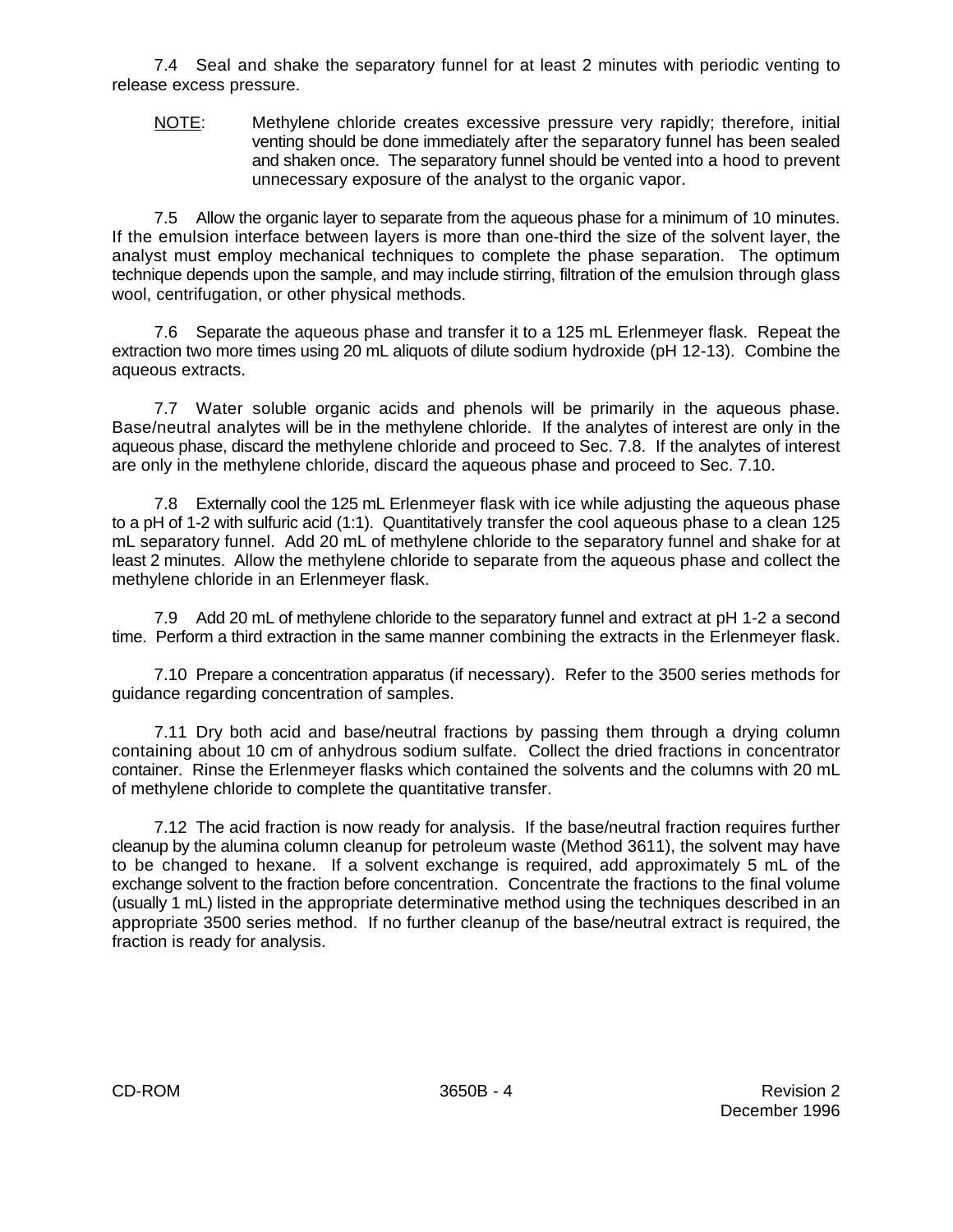## 8.0 QUALITY CONTROL

8.1 Refer to Chapter One for general quality control procedures and Method 3600 for cleanup procedures.

8.2 The analyst must demonstrate that the compounds of interest are being quantitatively recovered before applying this method to actual samples.

8.3 For samples that are cleaned using this method, the associated quality control samples must be processed through this cleanup method.

#### 9.0 METHOD PERFORMANCE

Refer to the determinative methods for performance data.

## 10.0 REFERENCES

1. Test Methods: Methods for Organic Chemical Analysis of Municipal and Industrial Wastewater; U.S. Environmental Protection Agency. Office of Research and Development. Environmental Monitoring and Support Laboratory. ORD Publication Offices of Center for Environmental Research Information: Cincinnati, OH, 1982; EPA-600/4-82-057.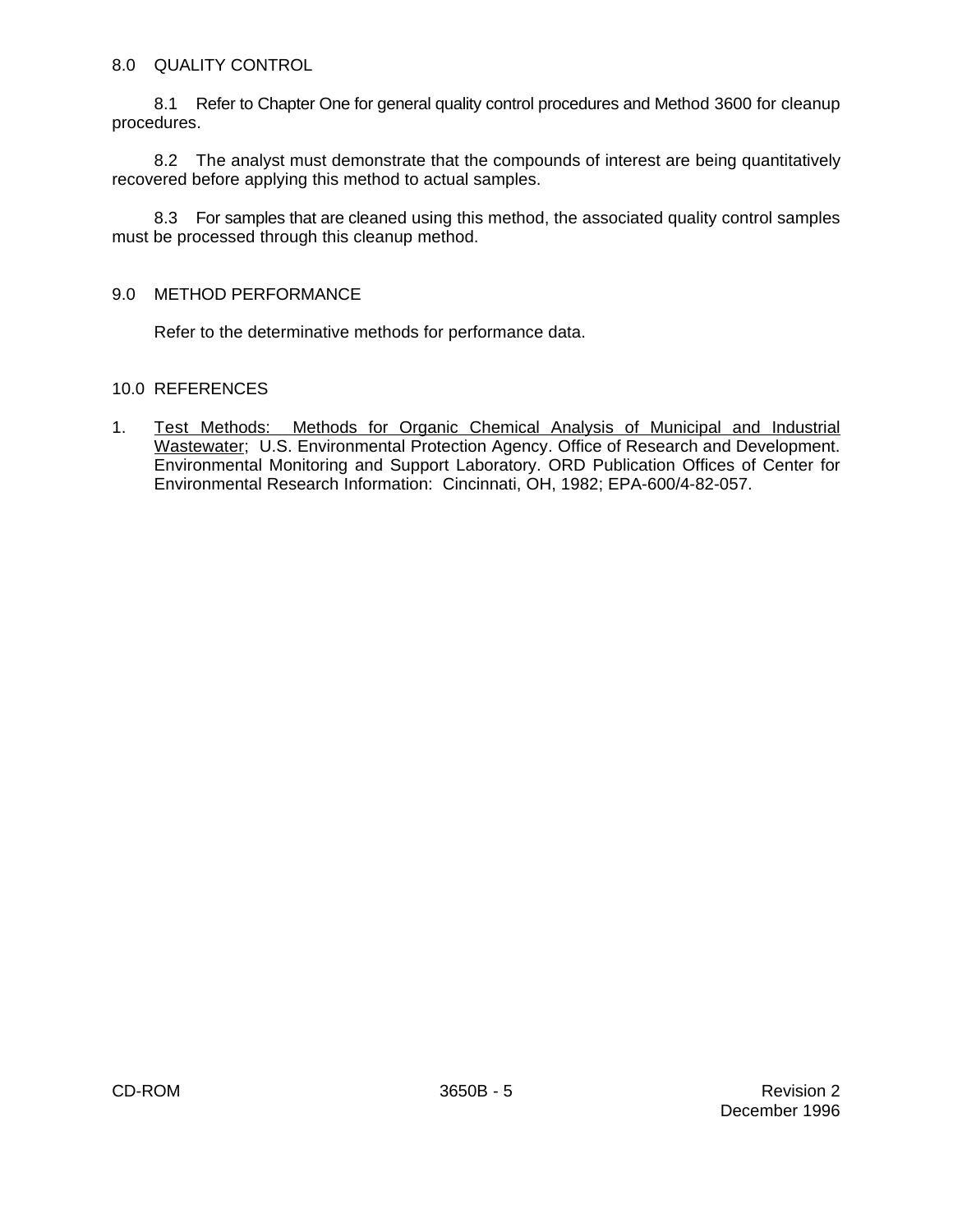#### METHOD 3650B

#### ACID-BASE PARTITION CLEANUP